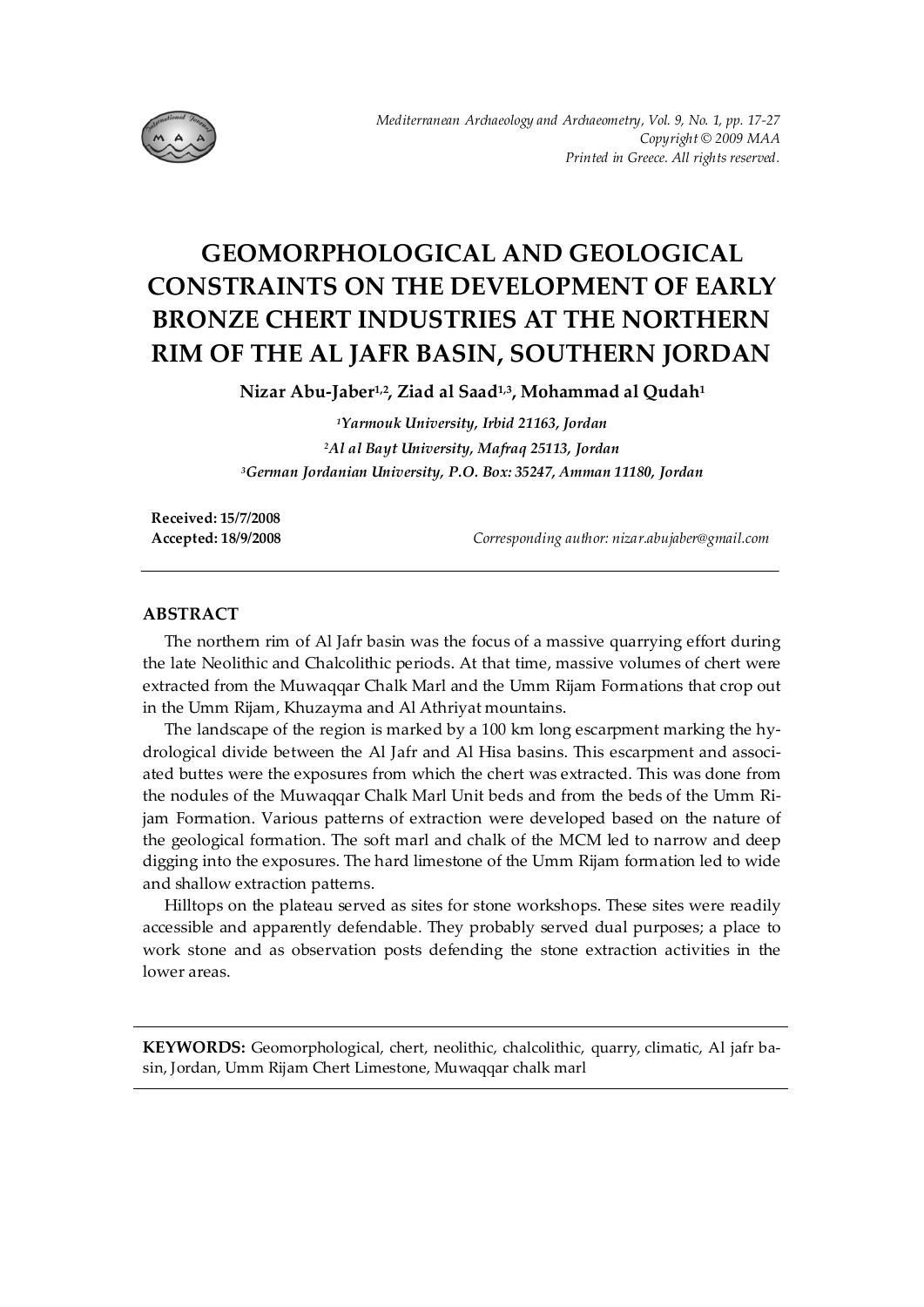# **INTRODUCTION**

Massive, industrial scale extraction of flint for the production of cortical flake blanks in the Al Jafr Basin region has been recently documented (Quintero et al., 2002). Seventy nine sites with areas reaching 12 hectares have been documented, with an estimate that millions of cortical flake blanks were extracted and exported from the area during the Chalcolithic and Early Bronze ages. The scale of this quarrying suggests that the flint blanks were being used across large areas of the Levant during that period.

The choice of this region for such an intensive extraction effort is interesting. Current climatic conditions in the area are inhospitable, with less than 100 mm of rain falling per year, and hot dry summers and cold winters. Chert-bearing strata are readily available in many areas in the southern Levant, raising questions as to why this area in particular was chosen for this massive quarrying enterprise. The quality of the available chert is clearly one aspect of this choice, with other factors including defensibility, ease of quarrying and access to markets being important as well.

While the factors dissuading from choosing this area for large scale Human settlement and economic activity are obvious, the factors that compelled them to choose this area are less so.

The purpose of this paper is to examine the geological and geomorphological nature of this landscape with a view towards understanding what positive elements led to this choice. Herein, an analysis of the landscape and geology is presented in order to better understand these issues.

#### **NATURE OF THE STUDY AREA**

#### *Chronology and Climate*

The chronology of the massive extraction described by Quintero et al. (2002) is based solely on the flint blanks and tool typologies. Based on these typologies, the timing of the quarrying activities has been set at the Chlacolithic and Early Bronze periods. According to established chronologies, these periods in the Levant extended from 6000 to 5000 years before the present. While the area is currently arid, with no readily accessible water resources, this may have not been the situation when the massive quarrying activities were being conducted.

The region during the Pleistocene and Holocene has seen a number of climatic fluctuations, ranging from pluvial times in the Late Pleistocene correlatable with glacial periods at higher latitudes in the northern hemisphere to dry interpluvials, the most notable of which marked the termination of the Pleistocene and the beginning of the Holocene about 12000 years ago. The Early Holocene (Versilian) was extremely dry; while a more humid pluvial period prevailed from 7000 to 4500 before the present (the Atlantic) prior to the current interpluvial (Horowitz, 1979). The Late Pleistocene and Holocene pluvial periods have been cited as periods where various groundwater basins in Jordan were nourished (Bajjali and Abu-Jaber, 2001), while fluctuations in the level of the Dead Sea have been used to determine changes in climatic conditions during the Holocene (Migowski et al., 2006). It is possible that the repeated dry interfluvial periods led to the erosion of the Acheulian sites described by Rech et al. (2007).

Thus, the period of extensive mining coincided with the Middle Holocene At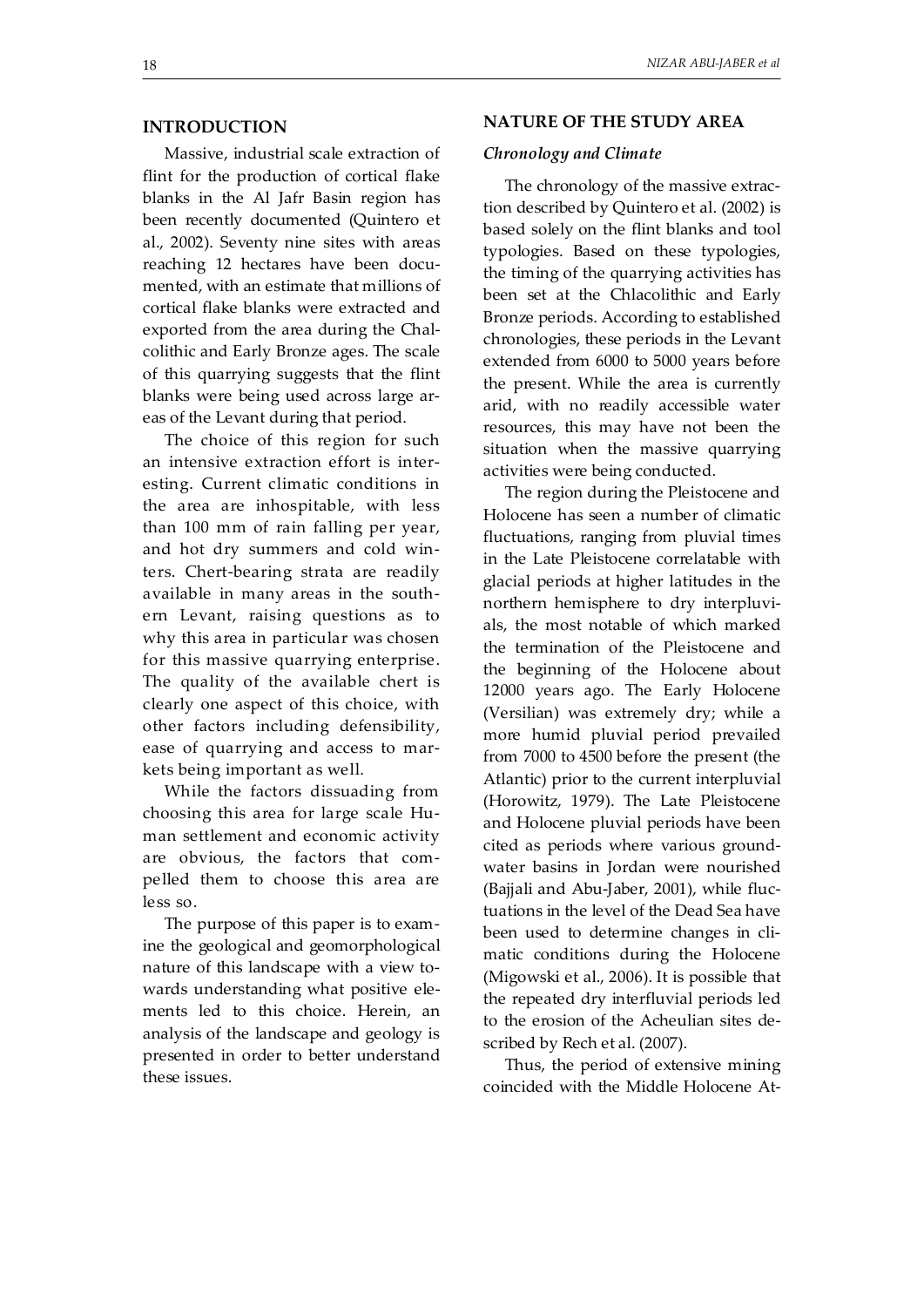lantic pluvial stage, when climatic conditions saw lower temperatures and increased rainfall (Horowitz, 1979; Bajjali and Abu-Jaber, 2001), making the region much more hospitable to human habitation and activity. The end of the Middle Holocene pluvial has been well correlated with cultural declines in the area (Migowski et al., 2006).

#### *Geomorphology*

The Al Jafr basin is a large internally draining catchment area in southern Jordan. It has an EW extension of around 150 km and a NS extension reaching 100 km. During previous climatic events, this basin was a freshwater lake (Moumani, 2006), although there is little evidence of standing water during the Mid Holocene, possibly due to wind induced deflation (Davies, 2005).

The elevation at the center of the playa is about 850 m above sea level and about 1030 m above sea level at the northern boundary of the depression. The northern boundary is witnessing slope retreat. These slopes are dissected by a number of ephemeral streams that cut through the older Cretaceous and Tertiary marine sedimentary sequences.

The northern boundary of the basin is divided into three hill ranges, which are, from west to east: Umm Rijam, Khuzayma and Al Athriyat (Figure 1). These hilly ranges are generally of moderate slopes and rolling hills, except on the retreating slopes facing the Jafr depression and along the ephemeral streams that feed into the depression. The nature of the slopes and the hills is largely determined by the stratigraphic units which outcrop there, as will be described later.



**Figure 1. Location map of the area.** 

The surface sediments covering the area consist of desert pavement on the non active surfaces. The wadis and wadi outflows consist of coarse grained fluvial sediments and sediment outwashes that appear as the ephemeral streams enter into the depression.

### *Geology and stratigraphy*

The stratigraphic sequence of greatest significance to this work is that of the Late Cretaceous and Tertiary that are exposed on the hilly areas on the northern margin of the basin, as opposed to the Pleistocene and Holocene sediments in the center of the depression. These recent sediments have been described by Davies (2005), and are not relevant to the question of the nature of the chert quarrying industry that thrived in the Middle Holocene.

The Campanian to Maastrichtian Al Hisa Phosphorite formation crops out to the north of the study area, and frag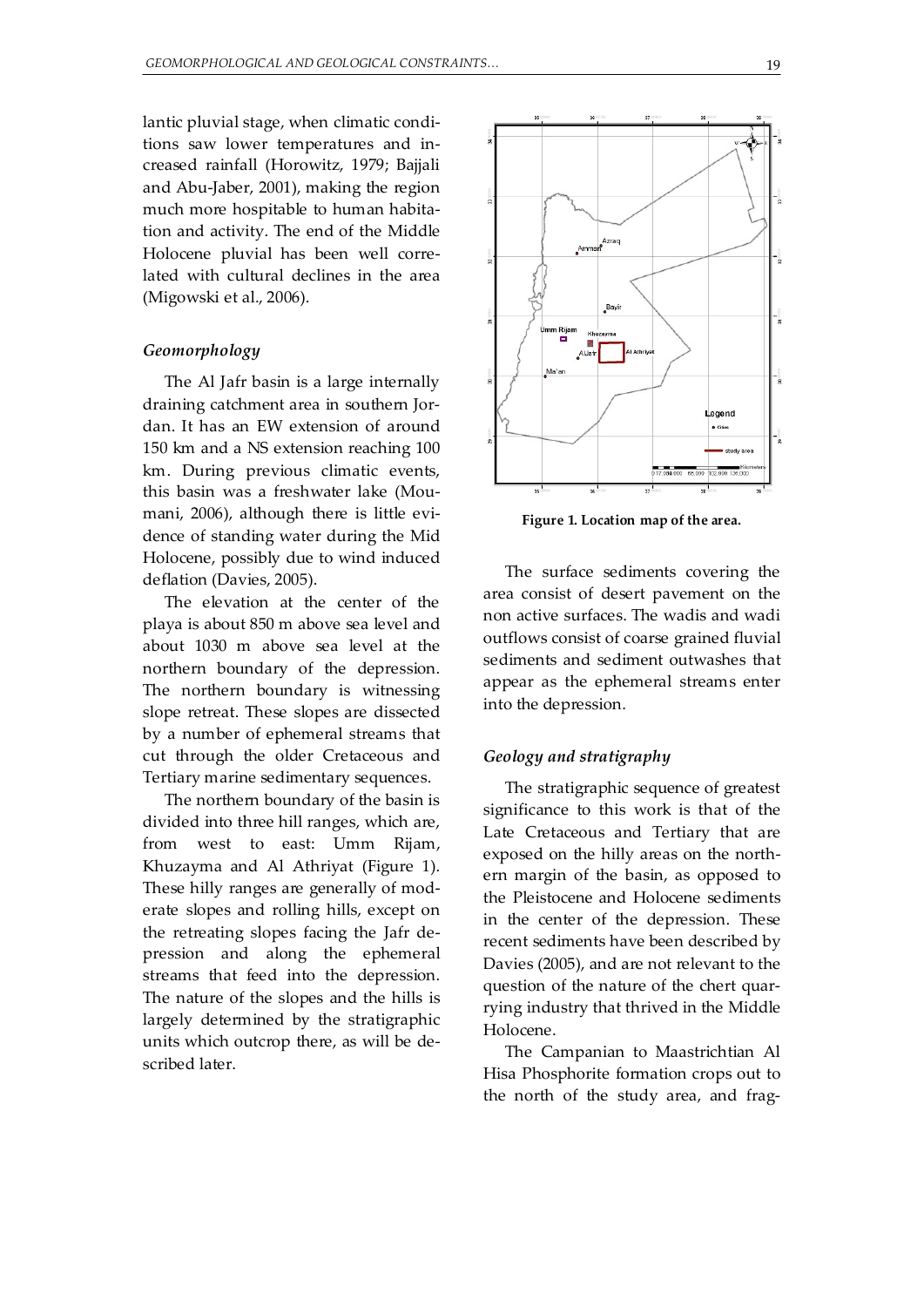ments from it are found in the alluvium of the area.

It consists of alternating layers of phosphorite, chert, phosphatic chert, coquinoidal limestone, limestone and marl. The thickness of this formation has been reported to reach 42 m in the Jurf al Darawish area.

This formation is currently mined for phosphate to the north of the study area (Wadi al Abiad and Hisa mines) and at the southern margin of the Jafr basin (Ash Shidiya mines).

The Al Hisa Phosphorite formation is overlain by the Maastrichtian Muwaqqar Chalk Marl formation (MCM). This formation consists of soft marl and chalky marl, with thin beds of chert near the base.

The formation in the area has been reported to be 27 m thick, and the formation contains prominent bands of chert and limestone concretions. The chert concretions reach over a meter in length and were the target of some of chert extraction activities, although most of the concretions are in the decimeter range in length.

The 40 m thick Eocene Umm Rijam Chert Limestone formation (URC) overlies the Muwaqqar Chalk Marl formation. The Umm Rijam formation consists of hard bedded limestone and chert. The contrast between this formation and the underlying MCM is stark.

The hard nature of the URC leads to the formation of steep cliffs that sharply contrast with the more gentle erosion pattern seen in the soft underlying MCM.

The 20 cm thick chert beds were the target of quarrying activities at some locations. A general view of the stratigraphic column can be seen in figure 2.



**Figure 2. The stratigraphic sequence in the study area.** 

Faulting in the area had led to different exposures of the various formations to appear in different areas. The Salawan fault in the north is a right lateral EW extending fault with a horizontal displacement of about 7 km and a vertical displacement of about 100 m of the southern downthrown block. The NW trending Al Karak Al Fayha fault system is a tensional feature defines the exposure of the Umm Rijam formation, which is found on the southwestern downthrown blocks, and that of the MCM, which is exposed on the upthrown northeastern block. Total vertical displacement on this system is estimated to be about 50 m (Bender, 1974). The north trending Kubayda fault and the NE trending Al Jafr fault are of no interest in this context, as they are not expressed in the chert extraction sites.

## *Lithic Industry*

Reconnaissance surveys conducted by the Al Jafr Basin archaeological Project reported that seventy nine of the one hundred and eleven recorded archaeological sites in the Al Jafr basin have evidence of highly developed lithic industry. The lithic industry at these sites centered on the production of cortical flake blanks for tabular scrapers. The sites also document a significant industry devoted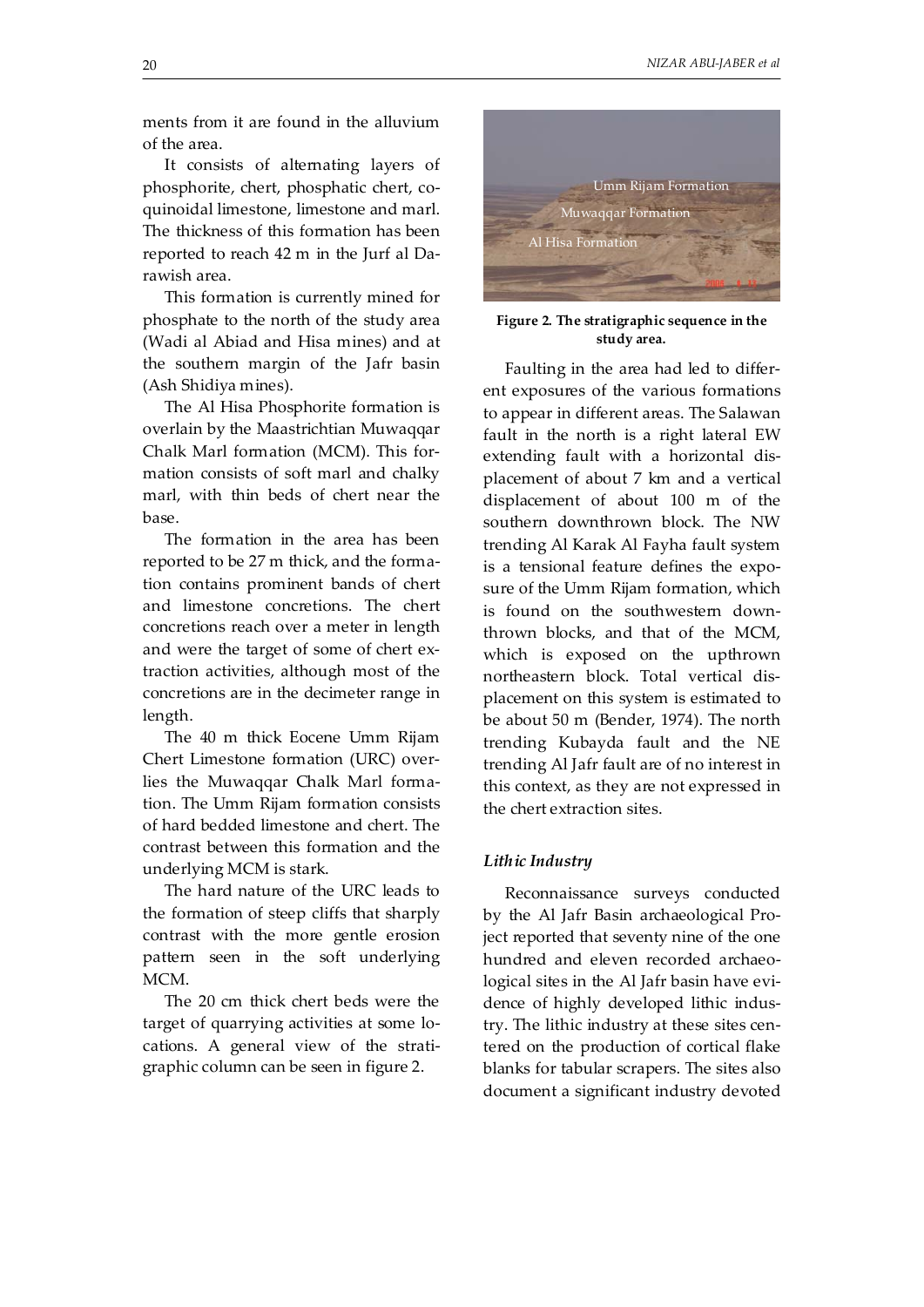for the production of large percussion blades. The sites represent an enormous industry that included huge quarries as well as open-trench mine sites (Quintero et al, 2002).

Archaeological evidence strongly suggests that tabular scraper manufacturing at Al Jafr basin was a very wellorganized industry. This included quarrying and mining of the flint at many sites, production of cortical flake blanks on an enormous scale and transportation of these blanks to specialized fan scraper production workshops. It is believed that enormous quantities of these blanks were exported to other production centers in Jordan and the Levant (Quintero et al, 2002).

Large tabular flint implements with a cortical back dated to the Chalcolithic and the Early Bronze Ages have been found in many sites in Jordan such as Teleilat Ghassul (Hennessy, 1969), Wadi Ziglab (Siggers, 1997), Magass (Eichman and Khalil, 1999) and Tell Abu Hamed (Egan and Bikai, 1999). The trade links between these sites and Al Jafr need to be investigated.

## **APPROACH AND METHODOLOGY**

The purpose of this work is to document the geomorphological and geological attributes of the quarry locations documented by Quintero et al. (2002). These attributes show clear, deliberate decisions made by the people involved in the extraction of the cortical flake blanks in this region.

# *Geological and archeological field surveys*

The first step was to find the locations of the quarries, and to document these locations. The positions of the quarries were recorded using a Global Position System (GPS). The locations are given in Universal Transverse Mercador (UTM) units.

After this, three stratigraphic profiles by length, two in Khuzayma, one in the up land, and the second in the lowland, and one on upland of Umm Rijam, and by width, were taken using a tape meter.

A width profile was taken along the mountain, the profile as length passes all of beds on one point. Four columnar sections were made, one at Al Athiriyat, two at Khuzayma, and one at Umm Rijam for correlation. Tape measures were used to determine length, width and height of the quarries and beds.

#### *Post-survey*

After the collection of the readings and location values, topographic maps from the Royal Jordanian Geographic Centre and geologic map from Natural Resource authority were obtained and integrated into a GIS database. Location values were converted to JTM grid, and digital maps were made by using arc view GIS 3.2. With these, contour maps, slope maps, elevation maps, and aspect maps and Triangular Information Networks (TIN) were constructed.

#### **RESULTS**

Topographic maps of the three mountains and the quarries and workshops were produced. Closely spaced contour lines of the escarpment are seen in Umm Rijam, Al-Athriyat and Khuzayma. The quarries are found behind the flanks of these escarpments in Al-Athriyyat, as well as in wadis such as Wadi Al-Ghwier.

Figure 3 is a geological map of the Khuzayma. A map for Umm Rijam was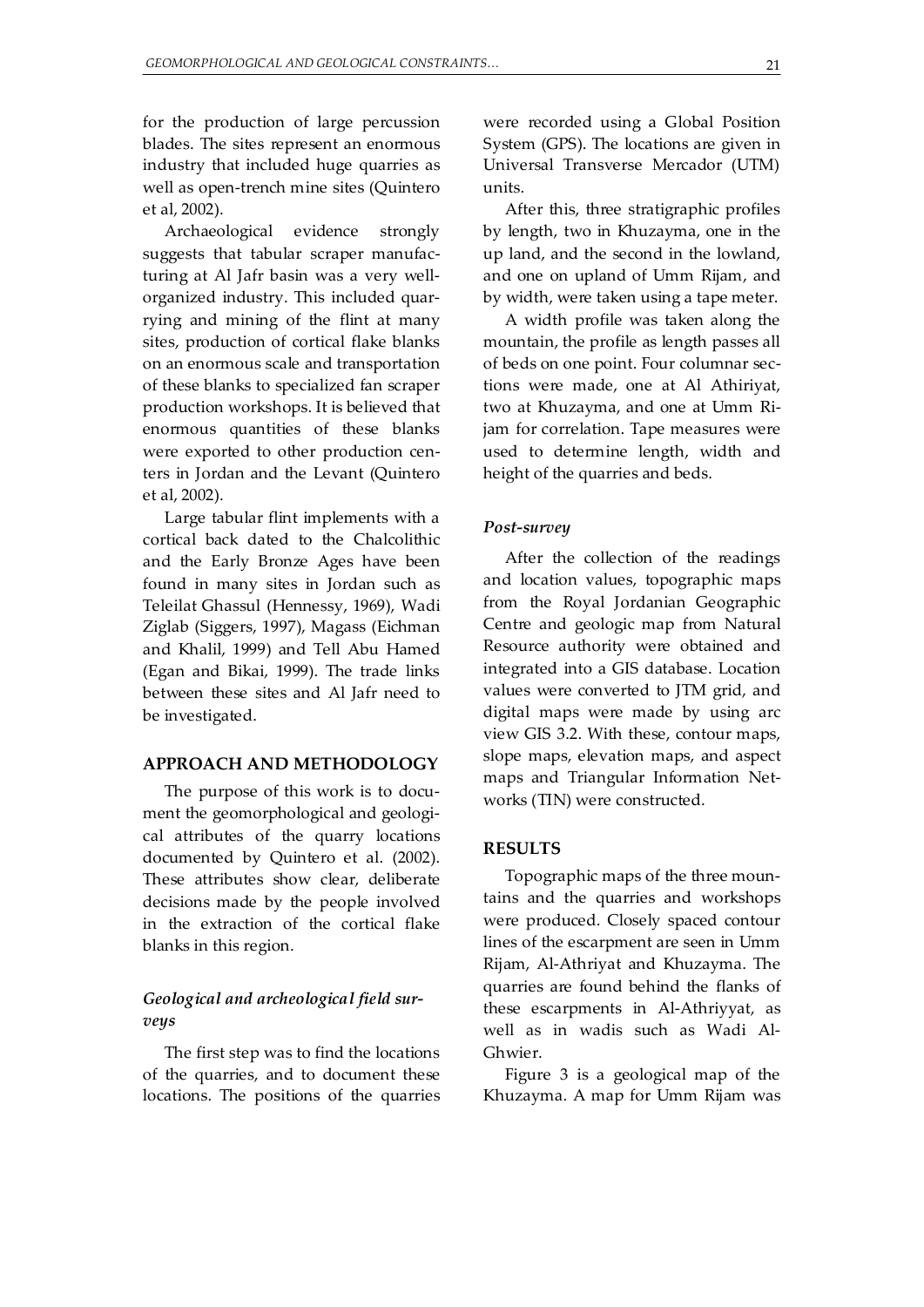also prepared, but the Natural Resources Authority of Jordan has not completed mapping of the Al Athriyat Mountain. Based on the topographic map and the columnar section drawn from that area

(Figure 4), the Umm Rijam Formation is limited to the top of the mountain. Chert nodules exist at the base and were extracted from the Muwaqqar Formation.



**Figure 3. Geological map of Khuzayma. AL: Alluvium; PL Pleistocene sediment; URC Umm Rijam Chert; MCM Muwaqqar Chalk Marl.** 



**Figure 4: Al Athriyat columnar section showing chalk beds containing limestone, and chert nodules.**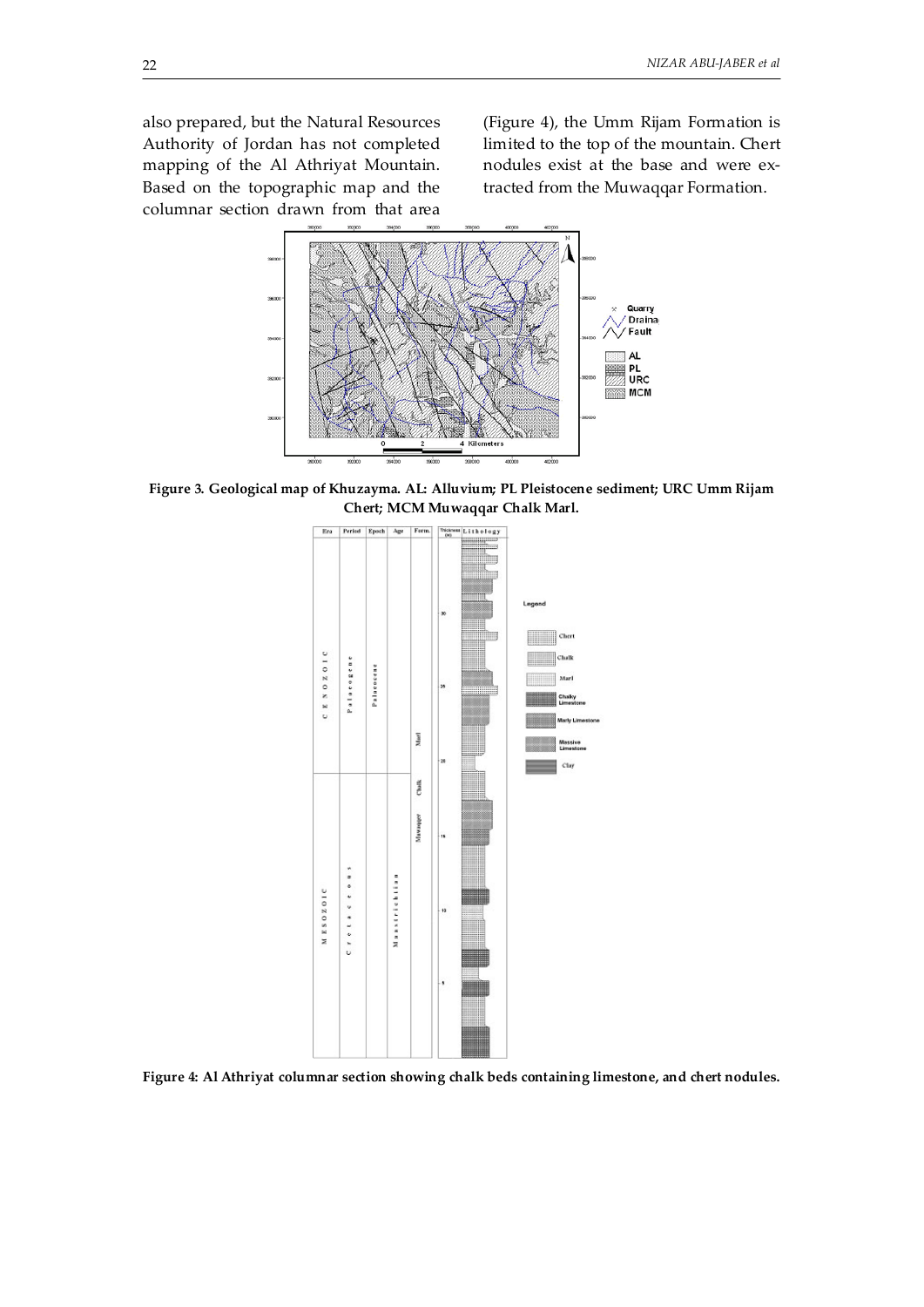At Umm Rijam Mountain, all of quarries' settings are in the Umm Rijam Chert Formation, except of one quarry that extracted from the Muwaqqar Chalk Marl Formation. The geological map of Khuzayma shows intensive quarrying in the Muwaqqar Formation. A few small quarries are found in the northern side from the Umm Rijam Formation.

Drainage in the upland plateau is opposite in direction to the escarpment direction, indicating that the mountains represent drainage divides. This can be seen clearly in the aerial photographs of the study area (Figure 5).



**Figure 5. Arial photograph of Al Athriyat.** 

These show the scarp and the drainage system. All of mountains have a same escarp and drainage system. They all have two slope types according to elevation; up land and low land, and bound by cliffs. The escarpment is jagged and forms many trenches and valleys that cut into it. The drainage basin in the low land is marked by alluvial fans. These are not triangular; as sometimes they consist of semi-circles. There are many mesas and buttes scattered behind the escarpment, many of which contain ancient quarries. In one case (at Khuzayma) this is distinctive in that it extends to more than 5 km.

More detailed information is needed to determine the sections within the Muwaqqar Formation that would have been suitable for extraction of chert nodules for tool manufacturing in ancient times.

An E-W geologic cross section is given in figure 6, through the Umm Rijam, Khuzayma and Al Athriyat Mountains. This figure shows that the Umm Rijam Formation crops out exclusively in the Umm Rijam Mountain, while the Muwaqqar Formation dominates in Al Athriyat areas, where the Umm Rijam Formation crops out at the tops of these mountains.





Conversely, the extension of the exposed section of Muwaqqar Formation is limited in the western part of the area, and is more exposed in the eastern side of the Umm Rijam Mountains. The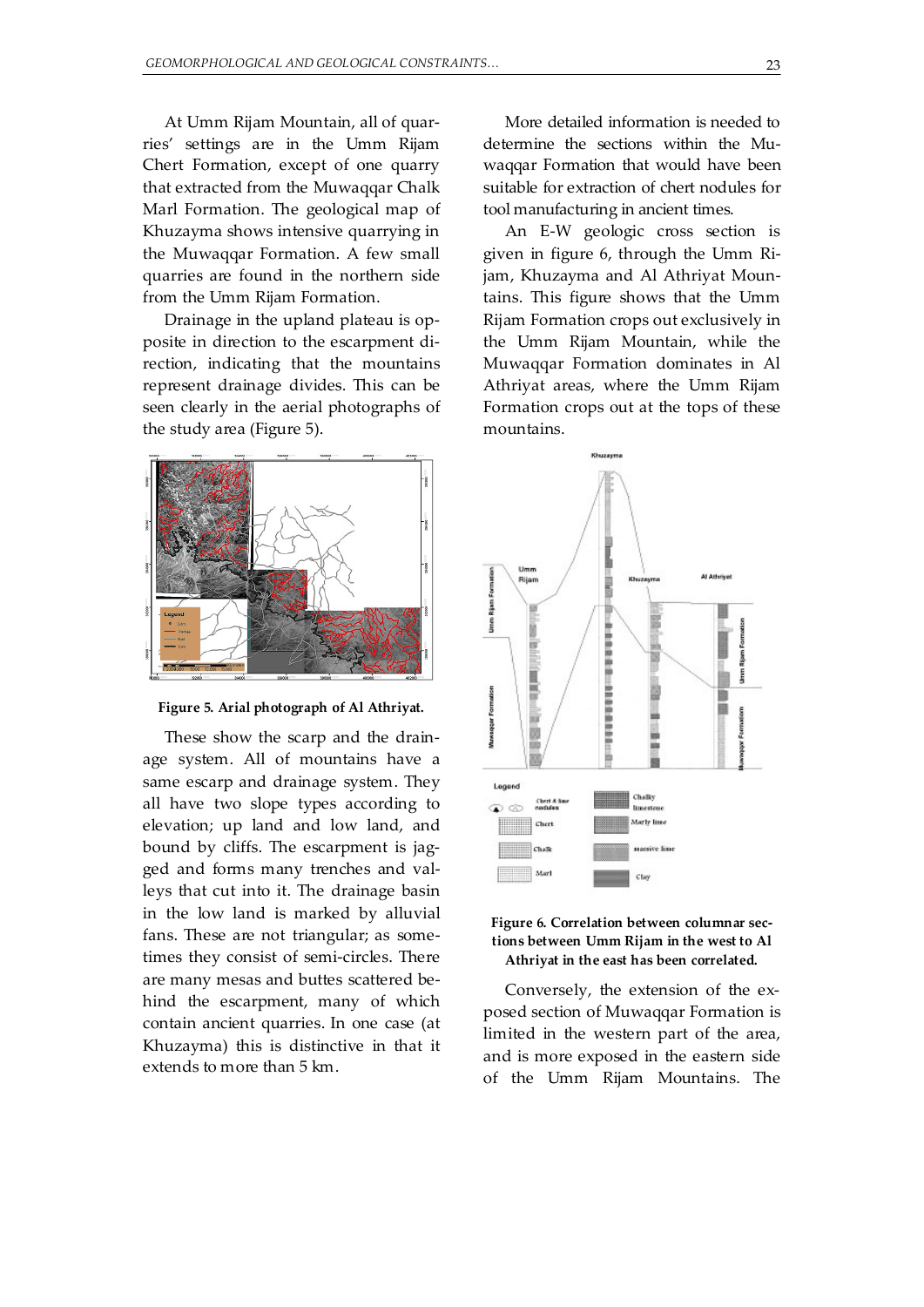Khuzayma Mountain in the central area

has both formations. The Al-Hisa Formation is exposed on the northern side of this mountain, while the chert quarries are found on the southern side of this mountain.

Detailed columnar sections show that chert beds are indicative of the Umm Rijam Formation. Nodules, however, are scattered in horizons of both the Umm Rijam and Muwaqqar Formations. The columnar sections, from Al-Athriyat show that the chalk beds are present throughout the section. At the lower parts, these are interbedded with marl and chalky limestone and near the top they are capped by chalky and massive limestone. In the lower parts, the chalk has limestone nodules, whereas at the top, chert nodules become more intensive. At Khuzayma, a similar pattern is present but with an absence of marl beds. The nodules are present in the chalk beds (Figure 6).

In the Umm Rijam Formation, the lower parts of the section have limestone nodules within chalk and chalky limestone. In the middle and upper parts, the chalk is interbedded with chert and limestone nodules, as well as with chert beds.

Quarries in the Khuzayma area occur on isolated hills beyond the escarpment. These were excavated into exposures of the Umm Rijam formation. The slopes in quarry sites ranged from 60 to 85 degrees. There are a number of segments of the slopes at this site. From bottom to top, there is a convex slope, containing chalk and marly limestone at the base, followed by a vertical limestone cliff, followed by a second convex slope, topped with a limestone cliff, after which the beds become thicker, with convex slopes due to the presence of chalk beds that contain chert nodules and a segment that is vertical due to thin sequence of chert and limestone beds.

All of the quarries are similar in the eastern part of the landscape are dominated by the Muwaqqar Formation. This is seen at Al-Athriyat, Wadi Al-Ghwier, and the Khuzayma areas.

In general, there is grading in natural slopes, this grading is discrete in the two crests and contained fractured nodules from Umm Rijam in these crests. Weathering and erosion of the tops of the crests conceal parts of these structures. The tops of the mountains contain of chert and chalk and limestone, its obvious transport chert beds, then removed it to the low land, then eroded chalk beds and extra.

Two segments of concave curves are present; every one has a clear length dimension, whereas width and depth are not as distinctive. The existence of an ancient path is a guide to the presence of this quarry. The first segment is about 85 as long, 85 as width and 4.5 m deep, whereas the second is 100, 85 and 4 m as long width and depth respectively with strike 30 NW and slope in usual 20 goes to 40, 55 then return 20.

In summary, the quarries seem to have been chosen based on a number of specific criteria. It seems that the chert nodules found in the upper part of the Muwaqqar Formation and the lower part of the Umm Rijam Formation were preferred over material found below or above this interval. The types of quarries (steeps and gentle slopes) depended on the formations from which they were extracted, with the Athriyat and Khuzayma, which have Muwaqqar Formation outcrops consisting of chalk and limestone having steep slopes, while in Khuzayma and Umm Rijam in the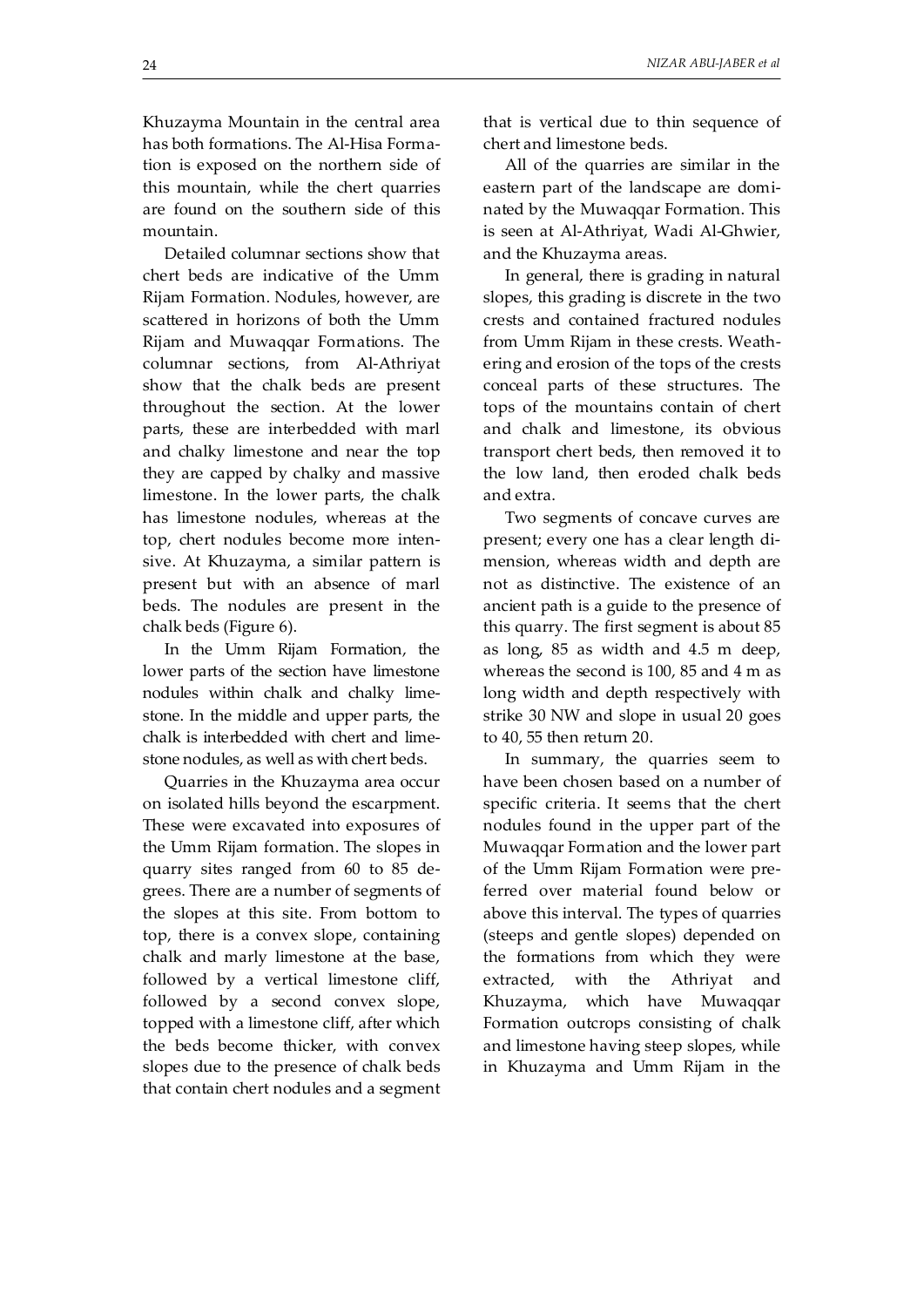Umm Rijam Formation, the quarries have gentle slopes.

A large number of small and large quarries are distributed in the Umm Rijam, Khuzayma, and Al Athriyat Mountains. These quarries were derived from both the MCM, and the URC Formations. Every one of these quarries is somewhat distinct in form, characteristics and extent.



**Figure 7. A general view of a number of chert quarries in Khuzayma. Arch of the quarries at the lower level is about 20 m.** 



**Figure 8. The dimensions of some of the quarries** 

Figure 7 shows a general view and figure 8 shows the dimensions of different quarries at Khuzayma. It is clear that these dimensions reflect the ease in with which the stone was quarried and the abundance of material available at the site.

In the Muwaqqar Formation, the quarries are found at the flank low land of the mountains. This is especially the case in Khuzayma, Al-Ghwier and Al-Athriyat. The quarries have a half circle (ellipsoid) forms which vary in size, curvature, and depth. Quarry sites containing of great number of individual quarries, reaching up to 30 quarries at one quarry site in Khuzayma. The forms of this quarry site have trenches or half circles at the mountain flank. The lengths of these trenches reach up to 3 km consisting of three sections (in Khuzayma), every one is about 1 km long.

The dimensions of these quarries are variable (Figure 8). This figure is indicative of the quarrying technique. Generally, the largest sizes are at the top and the smallest are at the bottom. The depth too varied between 4 m to 30 m. The radius varied from 5 to 34 m. The curvature is also varied, ranging from 13-45 m. These variations depend on variation on radius, poor curvature occurs when the outer radius is greater than the inner ra- $\frac{d}{dx}$  dius, and the opposite is true. These shapes reflect the ease with which the ore could be extracted and the amount of chert at the locality.

> The nature of quarrying on this formation depends on the characteristics of this formation. The soft material (chalk) is dug out to extract chert and limestone nodules, which are the raw material of the stone tools in that time. This type of quarries occurs at steep slopes, and have a nearly vertical quarry faces.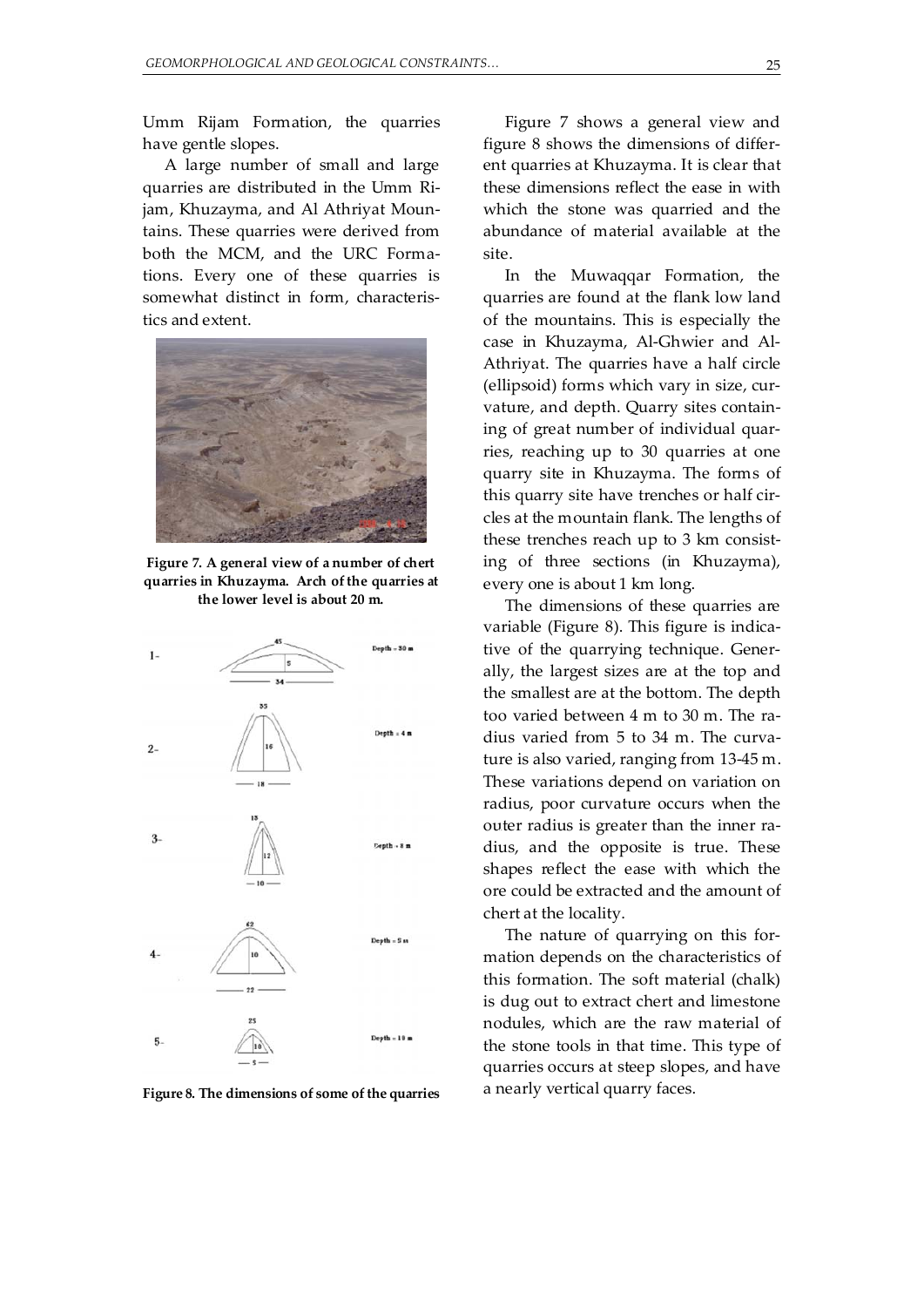The quarries at Umm Rijam and Khuzayma are identified by changes in topography, location, slopes and dimensions. The dimensions of one of the Umm Rijam quarries are 80 by 80 m, with penetration that doesn't exceed 2 m. Two types of quarrying took place from this formation. The first was by hammering to access to the fractured beds, followed by rolling them to the lowland for transport, and the second was the extraction of nodules from the soft chalk and chalky limestone.

There are many examples showing traces of transport of chert raw materials from the quarry sites to the area of manufacturing of the tools, or from the workshops to the traditional paths. The debris on these roads varies in size from a few centimeters to tens of centimeters. The roads also vary in width, from 1.5 to 3.7 m.



**Figure 9. An ancient stone-workshop in Umm Rijam. Note the shape. Radius is about 15 m.** 

There are many stone working workshops, especially in the Umm Rijam and Al-Athriyat areas (three in Umm Rijam and two in Al-Athriyat). These are rounded or ellipsoid in shape, with a void in the centre where the work took place, and waste or dibetage around this center. The waste is homogenous in size in the workshop, but varied in different workshops. An example of one of the workshops is shown in figure 9. This particular site is ellipsoid shape and of a large amount of waste, having a diameter between 5 to 35 m. No hammerstones were found in these areas. The locations of the workshops were strategic, placed in the higher areas of the plateau.

# **CONCLUSIONS**

The large scale extraction of chert in the northern flank of Al Jafr basin during the late Neolithic and Chalcolithic periods was facilitated by favorable climatic conditions at the time. Need, climate and geology led to massive extraction of chert along a 100 km stretch, beginning at Umm Rijam mountain in the west and ending at Al Athriyat mountain in the east. This extraction took place from the Muwaqqar Chalk Marl Unit and the overlying Umm Rijam formation. Quarries in the URC formation tend to be shallow and wide, reflecting the hardness of the accompanying limestone beds.

At Umm Rijam and Khuzayma, the Umm Rijam Formation crops out. This formation is characterized by the presence of chert beds and a few horizons of chert and limestone nodules. At Khuzayma and Al Athriyat, the MCM formation crops out, and extraction of chert nodules took place from this formation. Quarries here tend to be deep and narrow, due to the ease of digging into the chalk and marl in which the nodules are found.

High areas on the plateau served as locations for stone working. Some of these strategic locations are still visible, as are traces of roads on which the material was apparently transported.

The breathtaking landscape in the area, coupled with the archaeological